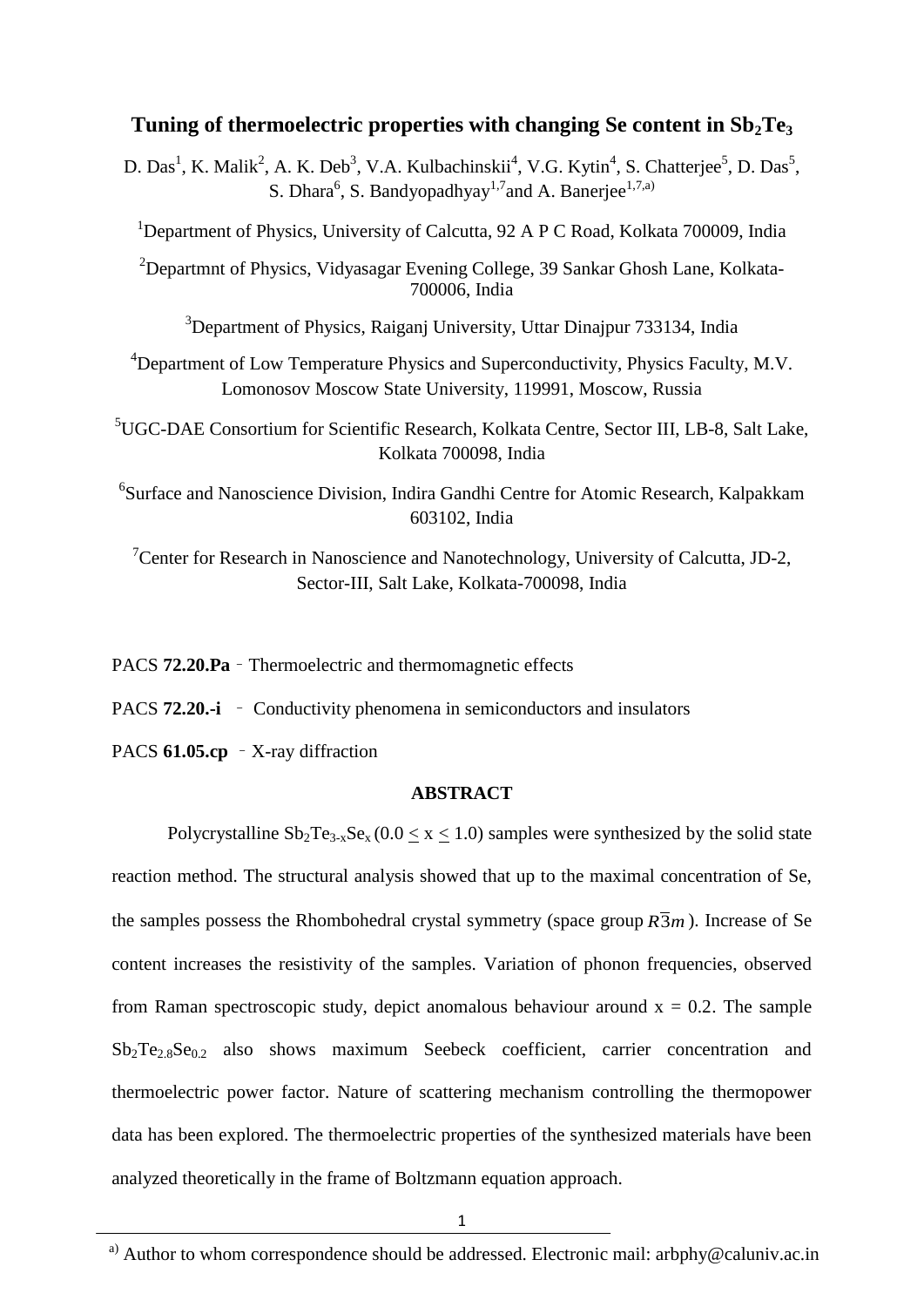## **I. INTRODUCTION :**

Thermoelectric (TE) effect refers to the phenomenon of direct conversion of heat to electric voltage and vice versa [1,2]. Efficiency of a TE material can be quantitatively expressed by the dimensionless term *figure of merit,*  $ZT = \frac{S^2}{I}T$  $\rho\kappa$  $=\frac{b}{r}T$ , where *S*,  $\rho$  and *k*, is respectively the Seebeck coefficient, electrical resistivity and thermal conductivity of the TE material and T is absolute temperature. By maximizing the Power-Factor ( $PF=S^2/\rho$ ) and/or lowering the thermal conductivity ZT can be improved [3,4]. Antimony telluride  $(Sb<sub>2</sub>Te<sub>3</sub>)$  is a well known *p*-type TE material for near room temperature applications [5-8]. Incorporation of Se atoms into  $Sb_2Te_3$  lattice modifies the nature of defect states, which in principle should lead to interesting changes in its TE properties. Efforts were thus devoted to study the effect of Se doping on structural [9], transport [10], electronic band structure [5] and TE [11] properties of  $Sb_2Te_3$  alloys. Some anomalous behaviour were reported in the range of  $x = 0.0$  $-1.0$  for the Sb<sub>2</sub>Te<sub>3-x</sub>Se<sub>x</sub> system, which needs further attention. On the contrary, Bi<sub>2</sub>Te<sub>3</sub> based chalcogenides, *viz.*,  $Bi_2Te_{3-x}Se_x$  including the most compensated compound  $Bi_2Te_2Se$  are well explored [12,13].

Here we investigate different compositions of  $Sb_2Te_{3-x}Se_x (0.0 \le x \le 0.1)$  alloy. Room temperature powder X-ray diffraction (XRD) and thermal variation of resistivity,  $\rho(T)$  data shows systematic variation with Se content. However, the *S*, *PF*, Hall carrier concentration of the charge carriers  $(n_H)$ , and Raman spectroscopic study show some anomalous behaviour around  $x = 0.2$ . In this report, an attempt has been made to elucidate the origin of this anomalous behaviour. In addition, the *S(T)*,  $\rho(T)$ ,  $n_H(T)$  and *PF* data have also been theoretically simulated. The evaluation of band energy spectrum with Se content is predicted.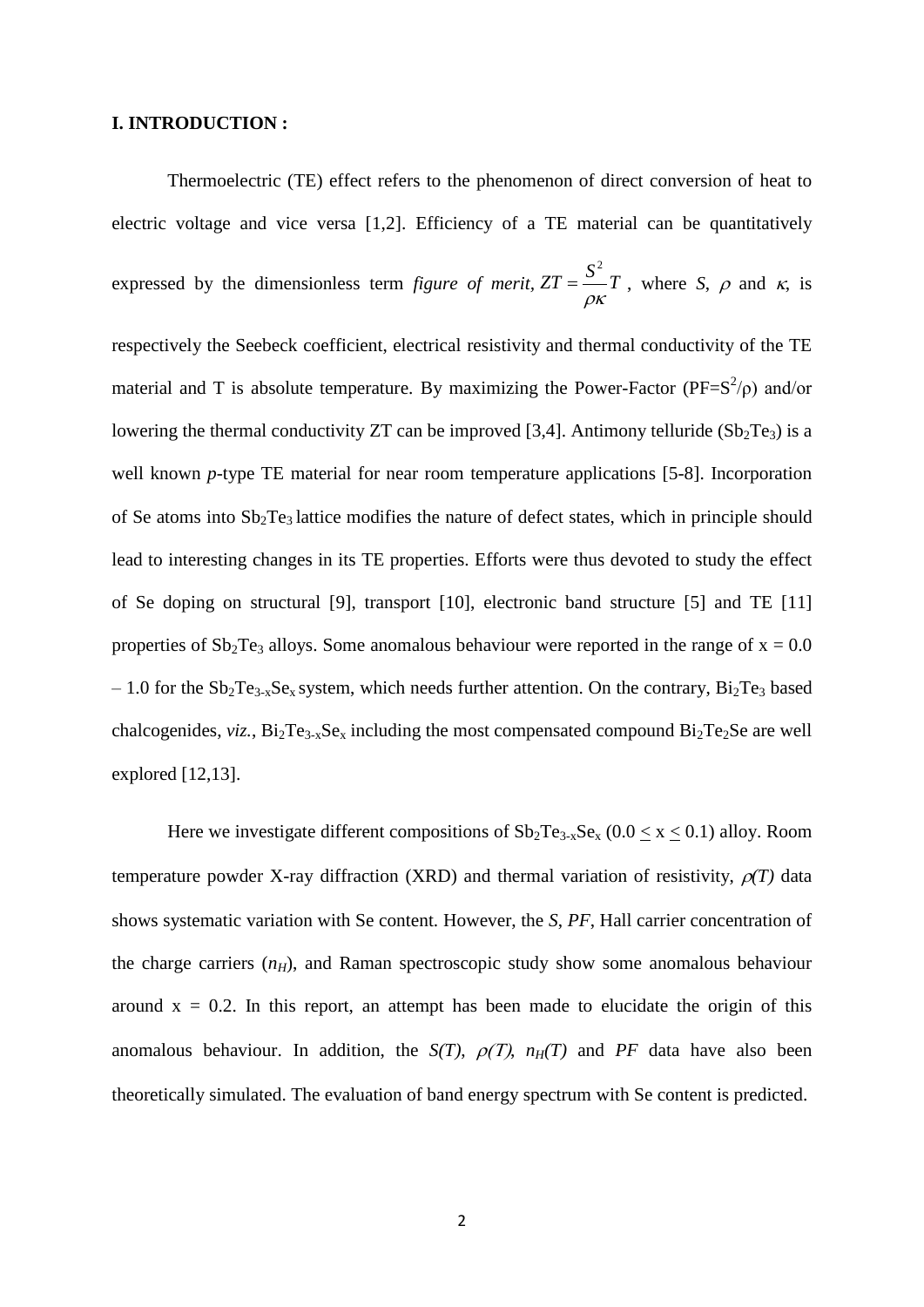### **II. EXPERIMENTAL:**

Polycrystalline  $Sb_2Te_{3-x}Se_x$  (x = 0.0, 0.2, 0.6, 1.0) samples were synthesized by solid state reaction method [6]. The details of the structural characterization,  $\rho(T)$ ,  $S(T)$ measurements and room temperature Raman spectroscopic studies can be obtained elsewhere [6]. The temperature dependent Hall co-efficient  $R_H(T)$  measurements were performed by Van-der-Pauw method on similar bar samples in a Closed Cycle Refrigerator (CCR) based 15 T magnet supplied by Cryogenic Ltd., UK.

## **III. RESULTS AND DISCUSSION :**

identified by XRD and the corresponding spectra are shown in fig. 1a. We have performed Rietveld refinement (utilizing *Materials Analysis Using Diffraction* [MAUD] program) using atomic positions and substitutions of all the synthesized  $Sb_2Te_{3-x}Se_x$  $(x=0.0, 0.2, 0.6, 1.0)$  samples. Space group  $R\overline{3}m$  and point group  $D_{3d}$  were used for the refinement [14-16]. The refinement parameters are provided in table 1. Figure 1b shows a typical refinement result for the  $Sb_2Te_2sSe_0.2$ 



**Fig. 1:** (Color Online) (a) X-ray diffraction patterns of the samples  $Sb_2Te_{3-x}Se_x$  (x=0.0, 0.2, 0.6, and 1.0). (b) X-ray diffraction pattern of sample  $Sb_2Te_{2.8}Se_{0.2}$  after Rietveld refinement. The inset shows the variation of the lattice constants, '*a*' and '*c*', with Se composition for all the samples.

sample. The variation of lattice constant with Se content for the samples are shown in inset. The linear contraction of lattice parameters with increased Se concentration closely follows the Vegard's law. The atomic radii of Te and Se are 142 pm and 100 pm, respectively [17]. Thus, substitution of Se at Te position should lead to decrease in the lattice parameter and hence the cell volume (Table-1). According to Vegard's law, the crystallographic parameters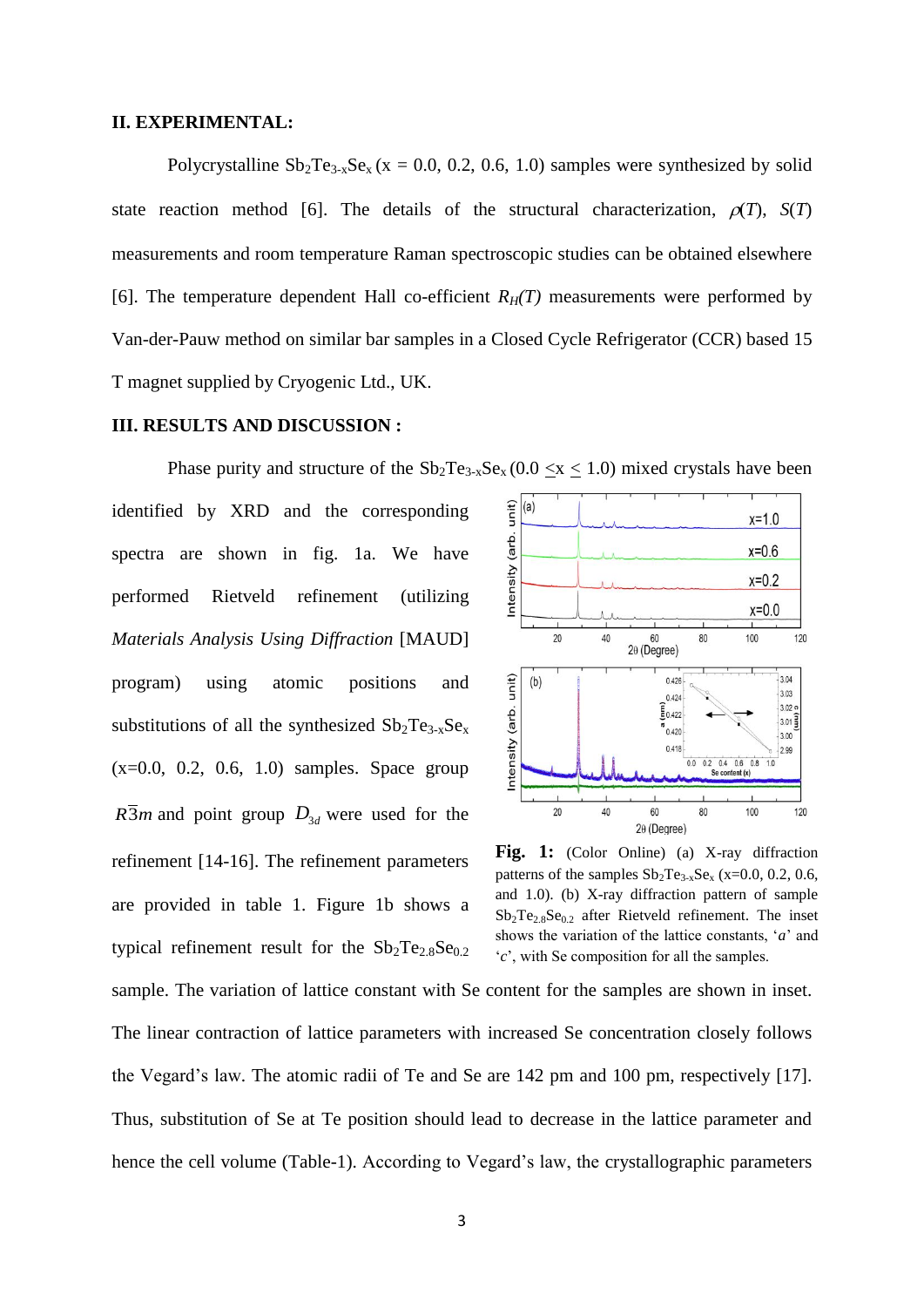of a continuous substitutional solid solution vary linearly with concentration when the nature of the bonding is similar in the constituent phases. The XRD results thus confirm that synthesized  $Sb_2Te_{3-x}Se_x$  alloys are single phase in nature and a complete solid solution has been formed with Se, substituting Te. However, close observation reveals that, the variation of lattice parameter '*a*' with Se concentration is exactly linear, i.e., strictly following Vegard's law. But, variation of lattice parameter '*c*' with Se content shows a little deviation from linearity around x=0.2. This might be related to the anomaly observed in  $S(T)$ ,  $R_H(T)$  or  $n_H$ (T) and PF data of the  $Sb_2Te_{2.8}Se_{0.2}$  sample discussed latter.

Figure 2 shows room temperature Raman spectra (RS) for all the synthesized samples.

 $Sb<sub>2</sub>Te<sub>3</sub>$  alloy exhibits four Raman active modes:  $E_g^1$  (46 cm<sup>-1</sup>),  $A_{1g}^1$  (62 cm<sup>-1</sup>),  $E_g^2$ (113 cm<sup>-1</sup>) and  $A_{1g}^2$  (166 cm<sup>-1</sup>) [18-20]. The RS (fig. 2) for Se-doped  $Sb_2Te_3$ alloys depict three peaks at around 69 cm<sup>-1</sup>, 112 cm<sup>-1</sup> and 166.6 cm<sup>-1</sup>, that can be attributed to Raman active  $A_{lg}^1$ ,  $E_g^2$ , and  $A_{1g}^2$  vibrational modes, respectively. The active Raman mode  $E_g^1$  (around 46)



**Fig. 2:** (Color Online) Room temperature Raman spectra of the samples  $Sb_2Te_{3-x}Se_x$  (x=0.0, 0.2, 0.6, and 1.0) recorded under excitation at  $\lambda$ =514.5 nm, indicating the presence of Raman active  $A_{1g}^1, E_g^2, A_{1g}^2$  modes. Inset summarizes the observed Raman shifts of different vibrational modes with  $Se(x)$  content for the synthesized  $Sb_2Te_{3-x}Se_x (0.0 \le x \le 1.0)$  samples.

 $\text{cm}^{-1}$ ) is out of the range measured in this work [6].

Though Se atom is iso-electronic with Te, but is more electro-negative than Te. Incorporation of Se atoms in  $Sb_2Te_3$  lattice will change its lattice dynamics. Inset in fig. 2 summarizes the observed Raman shifts of different vibrational modes with Se content and reveals that all the observed Raman active modes have very small shift with Se doping. Since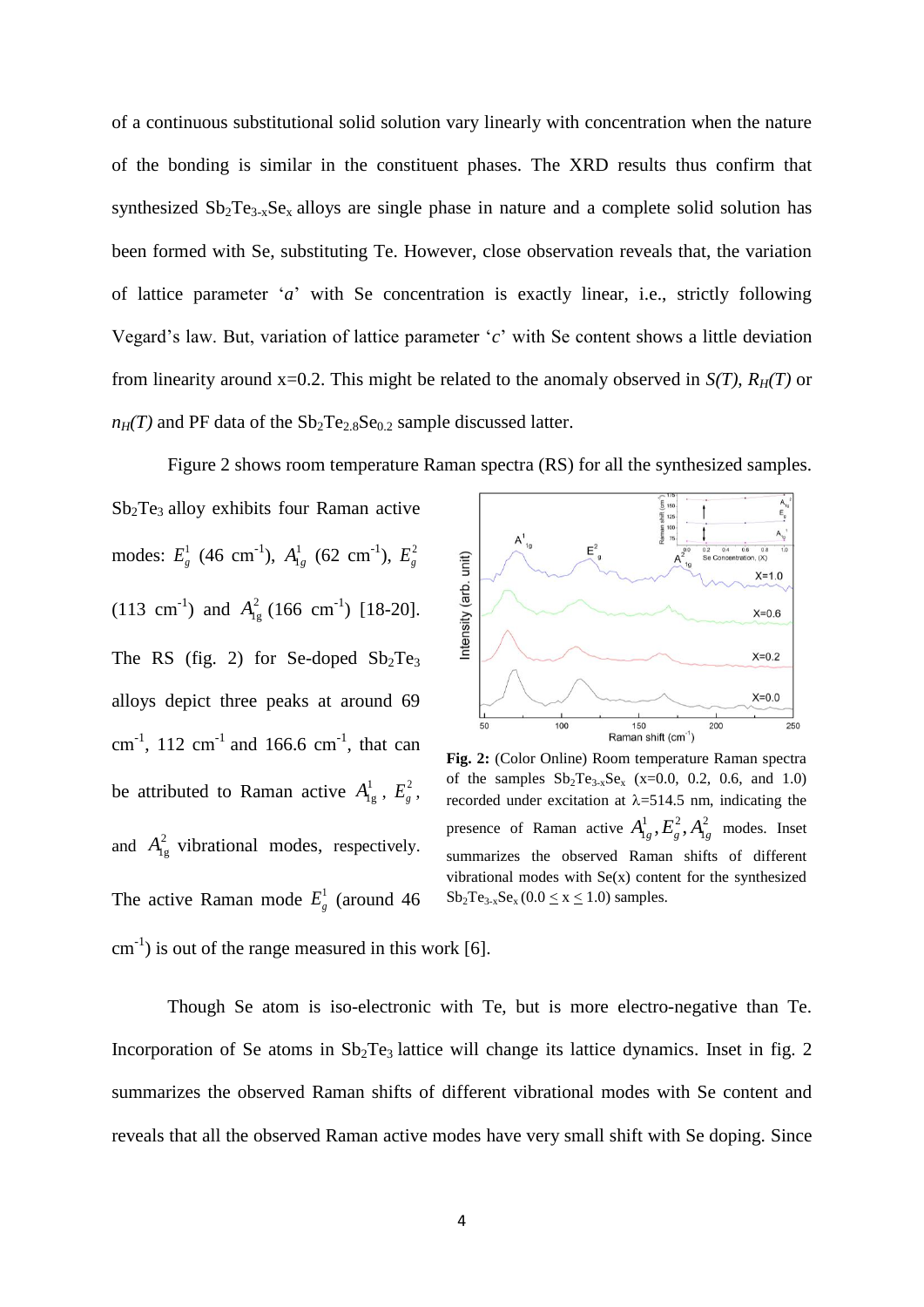the atomic masses of Sb and Te are comparable, the observed slight variation in  $A_{1g}^1$ ,  $E_g^2$  and  $A_{1g}^2$  modes with Se (x) content is anticipated for  $Sb_2Te_{3-x}Se_x$  (0.0  $\leq$  x  $\leq$  1.0) mixed crystals, where Se concentration is not significantly higher. However, close observation of fig. 2 (inset) divulges that, initially for low Se content  $(x=0.2)$  the phonon frequencies shift to lower wave number side. But with further increase of Se i.e., for  $x = 0.6$  and 1.0 observed phonon frequencies gradually shift to higher wave number side. The unit cell of  $Sb_2Te_3$  - like compounds has five quintuple layers  $(Te^1-Sb-Te^2-Sb-Te^1)$  weakly bound by Van-der-Waals force in which Te atoms exhibit two different environments *i.e.*,  $Te^{1}$  and  $Te^{2}$ .  $Te^{2}$  atoms are the centre of mass of lattice vibration [12] and Raman active modes directly manifest the vibrational properties of Sb-Te(2)/Te(1) bonds. Sb-Te<sup>2</sup> bond is more polar than Sb-Te<sup>1</sup> bond. Initially for low concentration  $(x=0.2)$ , Se preferentially replaces Te at Te<sup>2</sup> site, and subsequently for higher concentration  $(x=0.6, 1.0)$  the Se atoms continue to replace Te of Te<sup>1</sup>/Te<sup>2</sup> sites in a random manner [21]. This might lead to the observed anomaly in phonon frequency for the  $Sb_2Te_{2.8}Se_{0.2}$  sample (inset in fig. 2, marked with an arrow).

The  $p(T)$  data of the polycrystalline  $Sb_2Te_{3-x}Se_x$  samples depicts that  $p$  increases with increasing Se concentration (Figure 3a). Pristine  $Sb<sub>2</sub>Te<sub>3</sub>$  always possesses over-stoichiometric Sb atoms along with native point defects, viz.,  $V_{Te}$  and segregated Te [6,22,23]. The overstoichiometric Sb atoms occupy prevailingly the  $Te<sup>2</sup>$  sites in the Te sublattice, giving rise to AS defects of  $Sb_{Te}$  type. Due to such AS defects,  $Sb_2Te_3$  always shows a *p*-type conductivity with hole concentration around  $10^{20}$  cm<sup>-3</sup>[9]. With increasing Se concentration the formation energy of these AS defects increases. As a consequence the formation probability of AS defects decreases, which in turn leads to the decrease of carrier (hole) concentration in  $Sb_2Te_{3-x}Se_x$  samples with increasing x. Thus  $\rho$  increases with increasing Se content for the reported  $Sb_2Te_{3-x}Se_x$  alloys.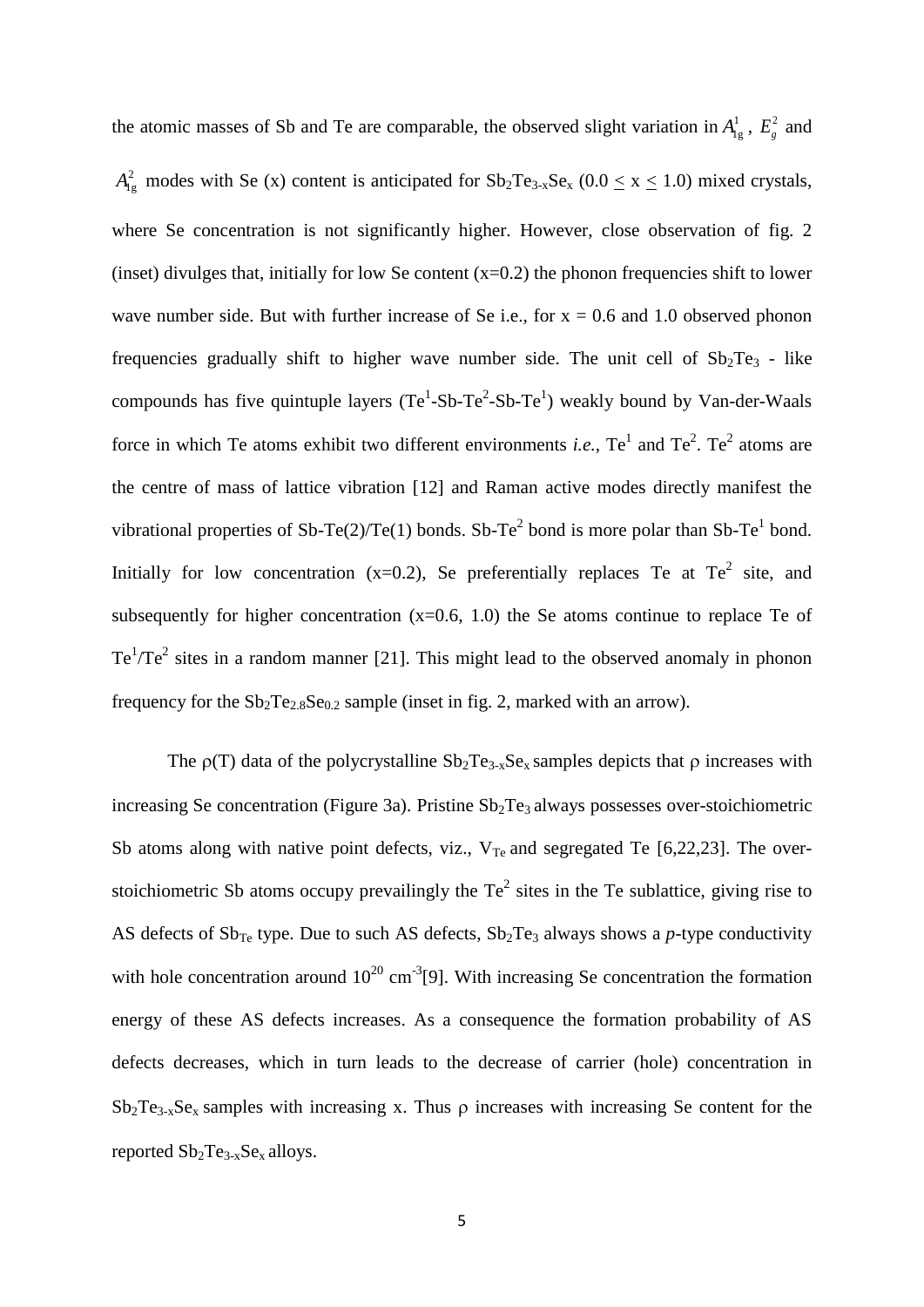Figure 3a further depicts that, while  $Sb_2Te_3$  and  $Sb_2Te_{2.8}Se_{0.2}$  samples exhibit weakly

metallic  $\rho$ , but an activated  $\rho(T)$  behaviour is observed for higher Se content samples. The observed metallic  $\rho(T)$  data, arising due to increase of intrinsic carrier concentration at high temperatures, is typical for these heavily doped narrow band semiconductors [24]. In order to extract the nature of carrier scattering in  $Sb_2Te_{3-x}Se_x$  $(x=0.0, 0.2)$  samples,  $\rho(T)$  curve is fitted with the power-law expression  $\rho = \rho_0 + AT^n$ . For both the samples, obtained best fit value of *n* is 1.66. Recently Dutta *et al.* reported same *n* value for  $Sb_2Te_3$  crystals [8]. On the other hand, similar value of *n*  $(-1.3)$  for  $Sb_2Te_{3-x}Se_x$  system was also reported earlier by Kulbachiniskii *et al.* [5]. For bulk  $Sb_2Te_3$  and related TI systems, transport properties of surface state are



**Fig. 3:** (Color online) Experimental (points) and simulated (solid lines) temperature dependencies of (a) the electrical resistivity  $\rho$ ; (b) the Seebeck coefficient *S*; and (c) the Hall carrier concentration  $n_H$ for the  $Sb_2Te_{3-x}Se_x$  (x=0.0, 0.2, 0.6, and 1.0) samples. The simulation was performed simultaneously (with the same parameters) in the frame of Boltzmann equation approach for the samples with  $x = 0.0$  and 0.2 Se content. Figure 3a(inset) demonstrates the power-law fit,  $\rho = \rho_0$  $\rho = \rho_0 + AT^n$  with n~1.66 to the  $p(T)$  data for  $Sb_2Te_3$  and  $Sb_2Te_2.8Se_{0.2}$  sample.

often mixed with bulk state, which probably gives rise to the unusual value of the exponent in the low Se content  $Sb_2Te_{3-x}Se_x$  samples [6,8].

The *S(T)* data depicts that all the reported samples are *p*-type in nature (Figure 3b). *S(T)* initially increases with increasing x from x=0.0 to 0.2. But for  $x \ge 0.2$ , *S(T)* decreases. Compositional dependence of scattering parameter (r) is estimated from the *S(T)* data. For a heavily doped semiconductor (for a single valley in isotropic case), *S* is given by [13]: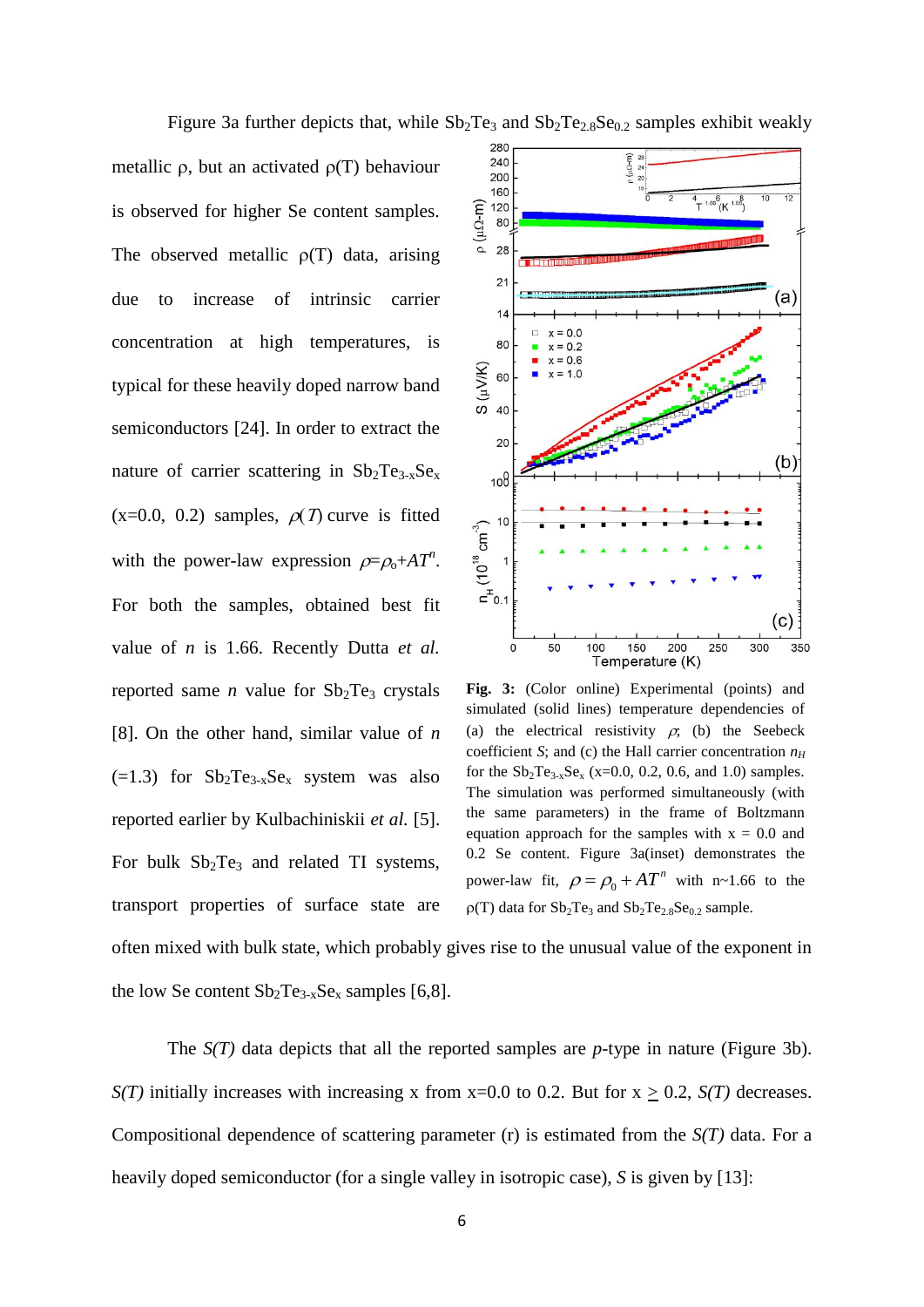$$
S = \pm \frac{k_B}{e} \left[ \eta_F - \frac{(r + 5/2)F_{r+3/2}(\eta_F)}{(r + 3/2)F_{r+1/2}(\eta_F)} \right]
$$
(1)

Here  $\eta_F = E_F / (k_B T)$  is reduced Fermi energy; parameter *r* describes the energy dependence of scattering time, and

$$
F_n = \int_0^\infty d\eta \frac{\eta^n}{1 + \exp(n - n_F)}\tag{2}
$$

is Fermi integral. Now,  $r = -0.5$  corresponds to acoustic phonon scattering,  $r = 0.5$  is scattering due to optical phonons and  $r = 1.5$  denotes scattering by ionized impurities. We estimate the Fermi energy  $(E_F)$  in two samples,  $viz.$ ,  $Sb_2Te_3$  and  $Sb_2Te_2sSe_{0.2}$ , exhibiting metallic behaviour by a simple model

$$
E_F = \frac{\hbar^2}{2m^*} \left[ 3\pi^2 n_H \right]^{2/3},\tag{3}
$$

where  $n_H$  is carrier concentration (fig. 3c). Reasonable values of  $E_F \approx 100$  *meV* and 120 *meV*, are obtained respectively for x=0.0 and 0.2 samples [25,26]. Using these Fermi-energies and formulae 1 and 2 we may estimate the scattering parameter  $r$ . Such procedure yields  $r = -$ 0.5 and  $r = 0.1$ , respectively for  $x = 0.0$  and  $x=0.2$  alloys. The obtained best fit value of  $r = -$ 0.5 for  $Sb_2Te_3$  alloy (i.e.,  $x = 0.0$ ) corroborates with the reported results [13]. The  $S(T)$  data thus reveals that in SbTeSe based degenerated semiconductors, increasing of Se content shift the scattering from preferentially acoustic phonon closer to impurity scattering.

For  $Sb_2Te_{2.4}Se_{0.6}$  and  $Sb_2Te_2Se$  samples, the activation energy ( $E_{act}$ ) is estimated from the  $\rho(T)$  data using the relation:

$$
\rho = \rho_0 \exp(\frac{E_{act}}{2k_B T})
$$
\n(4)

where,  $\rho_0$  is a constant. The estimated  $E_{act}$  values, 9.24 meV and 12.30 meV respectively for  $Sb_2Te_{2.4}Se_{0.6}$  and  $Sb_2Te_2Se$ , indicate that estimated transport gap ( $E_{act}$ ) is much smaller than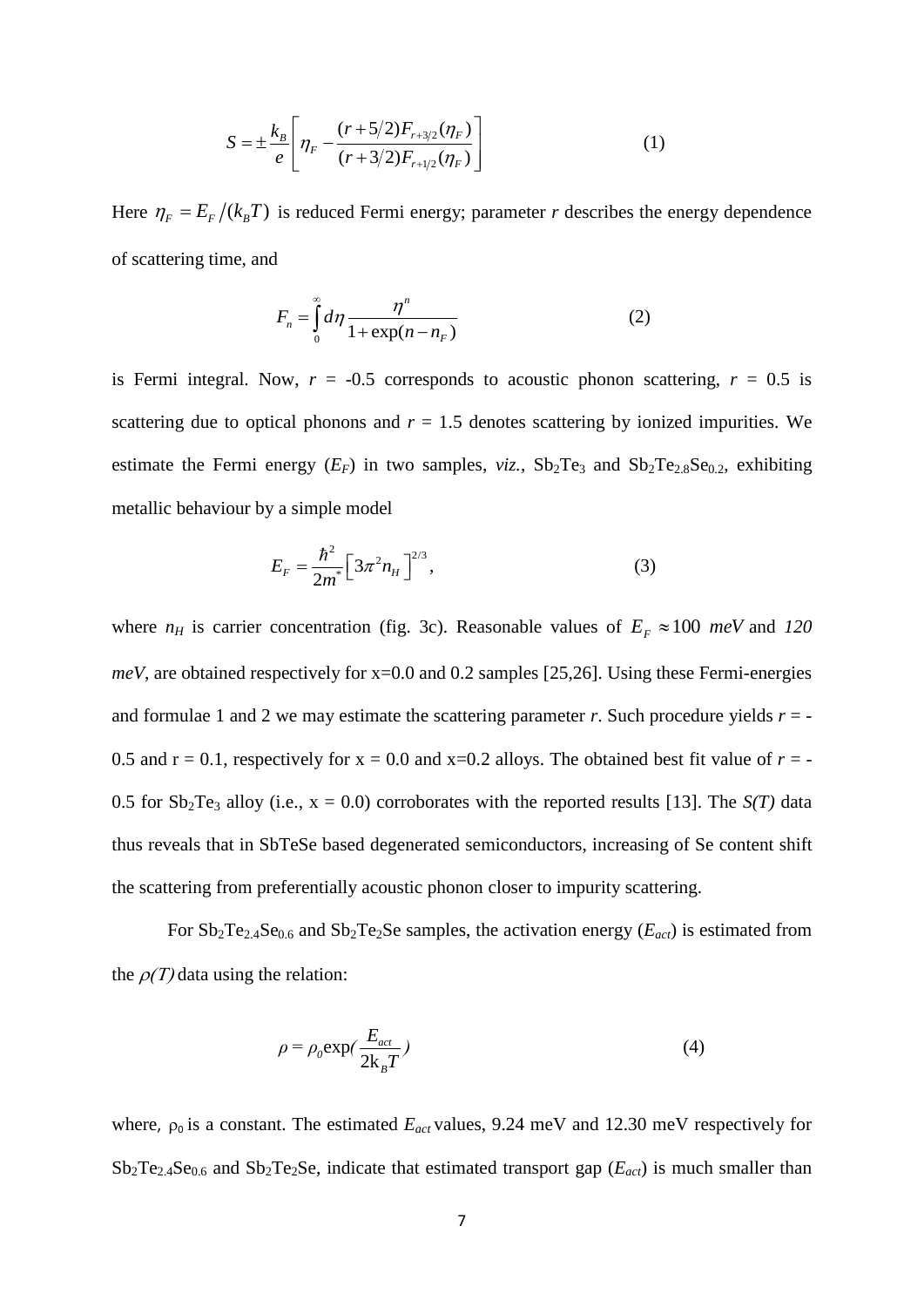the reported band gap  $(E_g)$  [27].  $E_g$  arises due to the difference between the lower conduction band (LCB) and upper valence band (UVB) [22]. However, according to Arkap *et al.*, while  $E_g$  is determined by band structure,  $E_{act}$  is actually linked to the presence of point defects [13].  $Sb_2Te_3$  hosts various kinds of defects, *viz.*, AS defects of  $Sb_{Te}$  type,  $V_{Te}$  and segregated Te. Increasing Se content in  $Sb_2Te_3$  matrix enhances the interplay between these defects with Se atoms initially replace Te<sup>2</sup> atoms, but for higher concentration it continue to replace Te<sup>1</sup>/Te<sup>2</sup> atoms randomly. This might lead to observed change from metallic to activated behaviour in  $\rho(T)$  data for x > 0.2. The energy state due to the native defects in  $Sb_2Te_{3-x}Se_x$  system probably lays between LCB-UVB and leads to the smaller *Eact* in the activated samples. Further, when the composition is tuned from  $Sb_2Te_3$  to  $Sb_2Te_2Se$ , concentration of hole in the system decreases. Around the composition  $x=1$  ( $Sb<sub>2</sub>Te<sub>2</sub>Se$ ), Se/Te sublattice is expected to be ordered with almost complete compensation of donor and acceptor impurities [13]. Therefore around  $x=1$  bulk conductivity should be minimum, which is correctly reflected in our  $\rho(T)$ data [see fig. 3a].

Figure 3c represents the thermal variation of  $n_H$  data for all the  $Sb_2Te_{3-x}Se_x$  samples, measured in a magnetic field of 12 T. Like  $S(T)$  data initially with increasing x,  $n_H$  increases for  $Sb_2Te_3$  and  $Sb_2Te_{2.8}Se_{0.2}$ , but for  $x \ge 0.2$ ,  $n_H$  decreases, indicating that apparent hole concentration is highest in  $Sb_2Te_{2.8}Se_{0.2}$ . Here we would like to represent a plausible explanation for such anomalous behaviour of  $n_H$  in  $Sb_2Te_{3-x}Se_x$ . Band structure calculation indicates that, the UVB of  $Sb<sub>2</sub>Te<sub>3</sub>$  consists of six ellipsoids and the lower valence band (LVB) is known to be multivalleyed [5,24]. While explaining the Shubnikov-de Haas (SdH) and transient thermoelectric effect (TTE) data for  $Sb_2Te_{3-x}Se_x$  (0.0  $\leq x \leq 1.0$ ) system Kulbachinskii *et al* indicates the presence of another valence band (NVB) for  $x \ge 0.2$  and clearly predict two different regions *viz.*,  $0 \le x \le 0.2$  and  $0.2 \le x \le 1.0$  in band structure [5]. In the first region  $0 \le x \le 0.2$ , only UVB and LVB contribute. But in the second region 0.2 <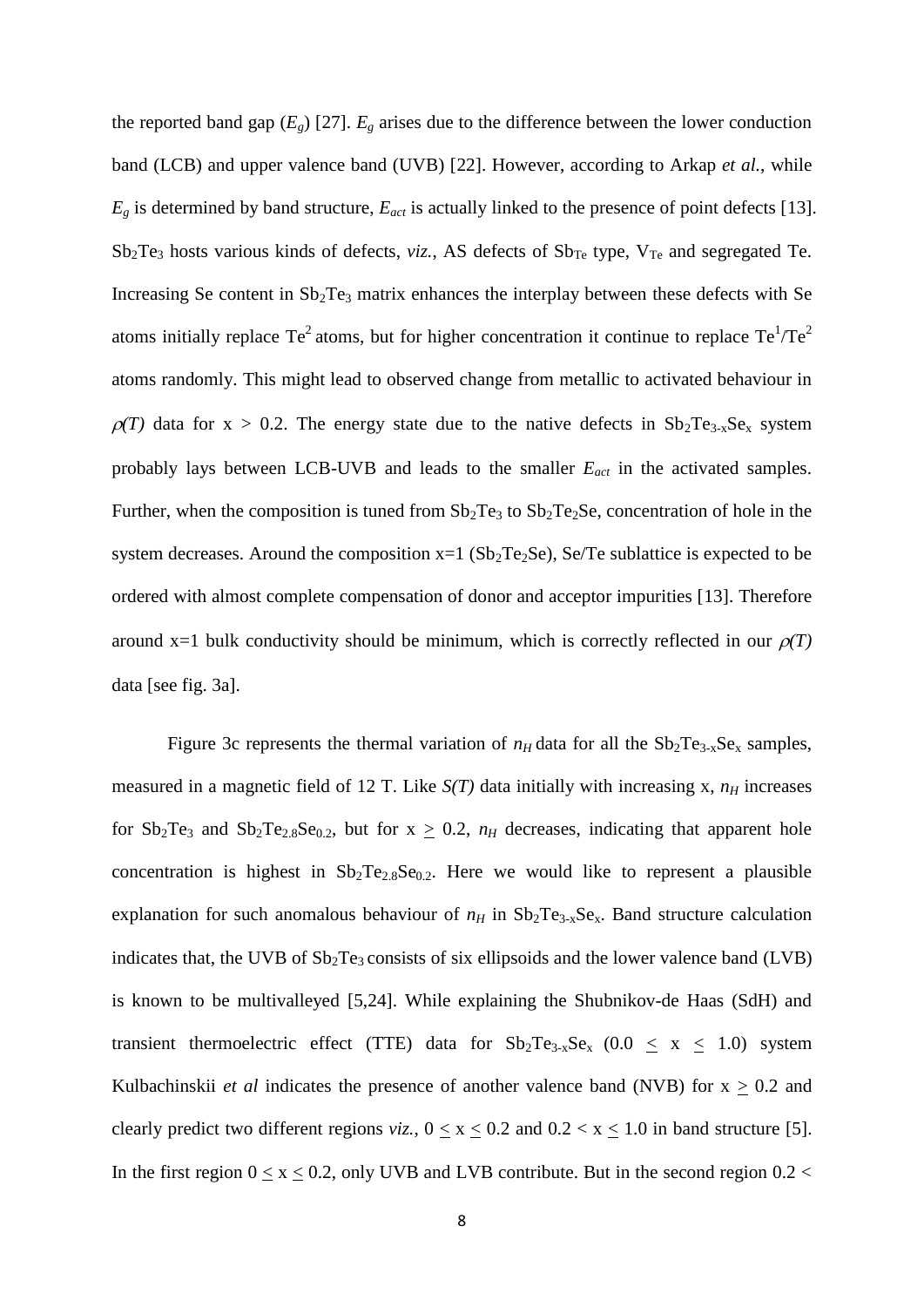$x \le 1.0$  the contribution comes from UVB, LVB and NVB, where NVB moves up and UVB moves down due to Se doping. It should be mentioned that, UVB and LVB is not equally populated, the ratio of the density of holes in LVB to that of UVB is around 390 [28]. In view of this large ratio, LVB contributes mostly in the conduction mechanism. The evaluation of the band structure with Se content in  $Sb_2Te_{3-x}Se_x$  (0.0  $\leq$  x  $\leq$  1.0) alloy as predicted by Kulbachinskii *et al.* [5], and correspondingly the net contribution of carrier from UVB, LVB and NVB might be related to the experimentally observed  $n_H$  behaviour.

In the framework of Boltzmann equation approach, we simulated simultaneously (with the same parameters)  $\rho(T)$  (see fig. 3a),  $S(T)$  (see fig. 3b), and  $n_H(T)$  (see fig. 3c) for the samples with x=0.0 and 0.2. Theoretical dependencies are shown in fig. 3a-c by solid lines. However we were unable to reproduce small value of Seebeck coefficient in samples with  $x=0.6$  and  $x=1.0$  Se content without unrealistic change of band parameters. We suggest that part of holes in material is localized and to fit data for samples with high Se content the localization of part of holes should be taken into account. The theoretical model and method of calculation is described in Ref. 5. In the fitting following scattering mechanisms were taken into account: Acoustic phonon scattering, ionized acceptors scattering, grain boundary scattering. All acceptors were assumed to be ionized. Other parameters, *viz.*, effective masses, band edges, deformation potential, acceptor concentration etc. are taken from the literature. For the fitting of sample with  $x=0.2$  Se content only position of second valence band, grain size and acceptor concentration were changed with respect to  $Sb_2Te_3$ . The details of the simulated parameters are provided in table 2. The optimal fitting value for the distance between valence bands is larger than was obtained experimentally earlier [28]. This is probably due to localization of the part of holes in investigated samples. This could be also origin of the very small Seebeck coefficient in the samples with  $x=0.6$  and  $x=1.0$ . For these samples (x = 0.6, 1.0) localization of the part of holes can explain the  $p(T)$  data, which has an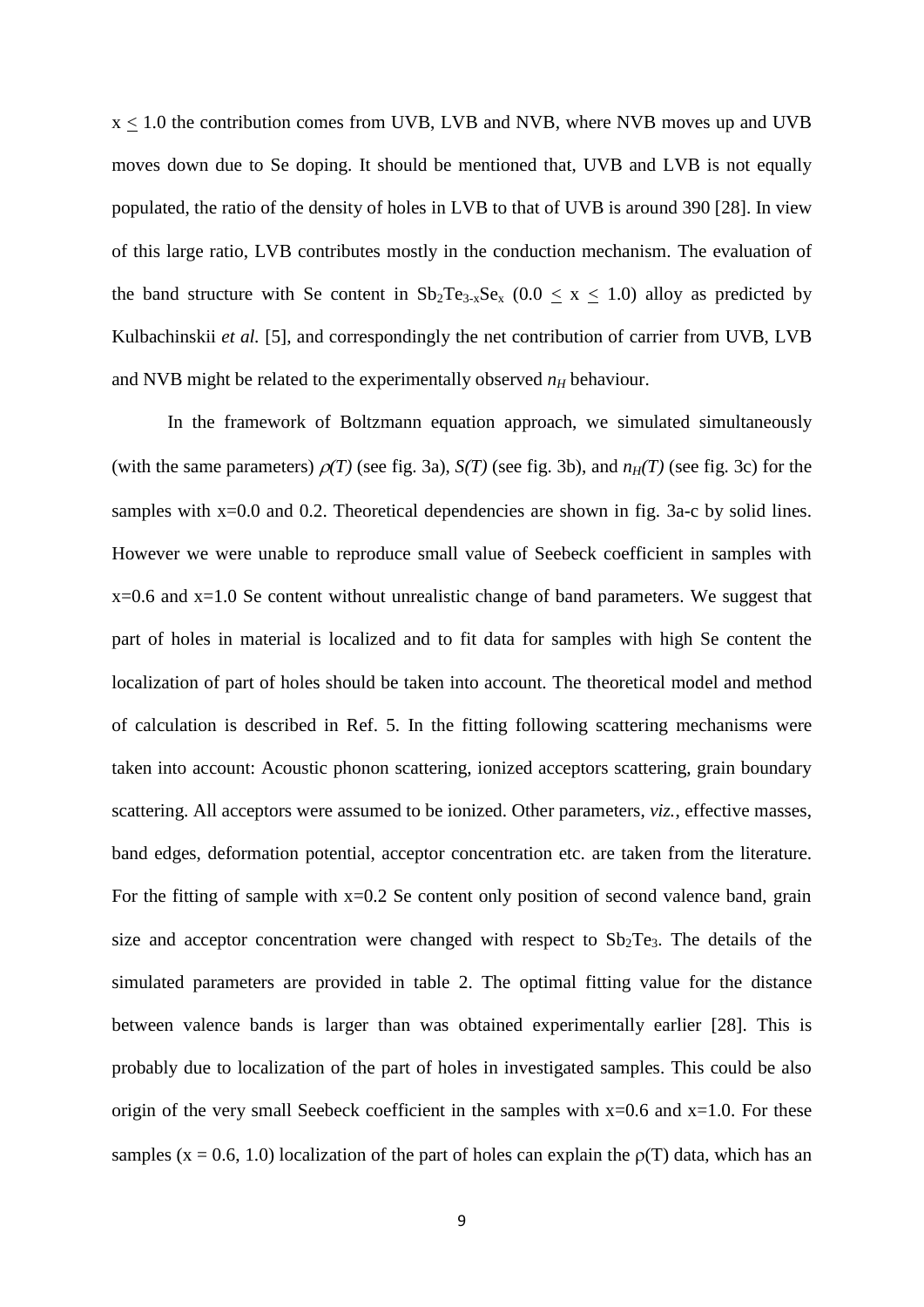activated character (see fig. 3a). These samples have too large value of the Hall coefficient and small value of Seebeck coefficient. One of the reasons may be (probably) due to modification of band structure with high Se content [5] and localization of the part of holes.

Figure 4 shows the compositional dependence of PF for  $Sb_2Te_{3-x}Se_x$  samples estimated from the measured quantities. Theoretical values of PF for  $Sb_2Te_3$  and  $Sb_2Te_{2.8}Se_{0.2}$ alloys, calculated from simulated  $S(T)$  and  $\rho(T)$  data, is also plotted in fig. 4. The PF increases with increasing temperature and reveals non saturating behaviour around room temperature. Similar to the behaviour observed for  $S(T)$  and  $n_H(T)$  data, maximum value of PF is also observed for the  $Sb_2Te_{2.8}Se_{0.2}$  alloy. This further indicates that, increasing Se

content in  $Sb<sub>2</sub>Te<sub>3</sub>$  do not always contribute a positive role in increasing the thermoelectric performances of  $Sb_2Te_{3-x}Se_x$ samples. However conclusive evidence can be drawn only after estimating ZT. It should be recalled that,  $Sb_2Te_2sSe_{0.2}$ possess highest  $n_H$  (~10<sup>19</sup>/cc). It is thus quite justified to assume that tuning of carrier concentration as well as band



**Fig. 4:** (Color online) Thermal variation of thermoelectric Power Factor for the  $Sb_2Te_{3-x}Se_x$  $(x=0.0, 0.2, 0.6, and 1.0)$  samples. Points denote experimental data and solid lines represent theoretical fit.

structure engineering including the optimization of band parameters in  $Sb_2Te_{3-x}Se_x$  system should play a crucial role in obtaining a good TE material.

## **IV. CONCLUSION :**

XRD data and Raman spectra confirm that all the synthesized  $Sb_2Te_{3-x}Se_x$  samples exhibit rhombohedral crystal geometry. It has been realized that the surface states are often mixed with the bulk state, giving rise to the observed metallicity in  $Sb_2Te_3$  and  $Sb_2Te_2sSe_{0,2}$ samples. Transport gap (*Eact*), estimated in high Se content samples depicting activated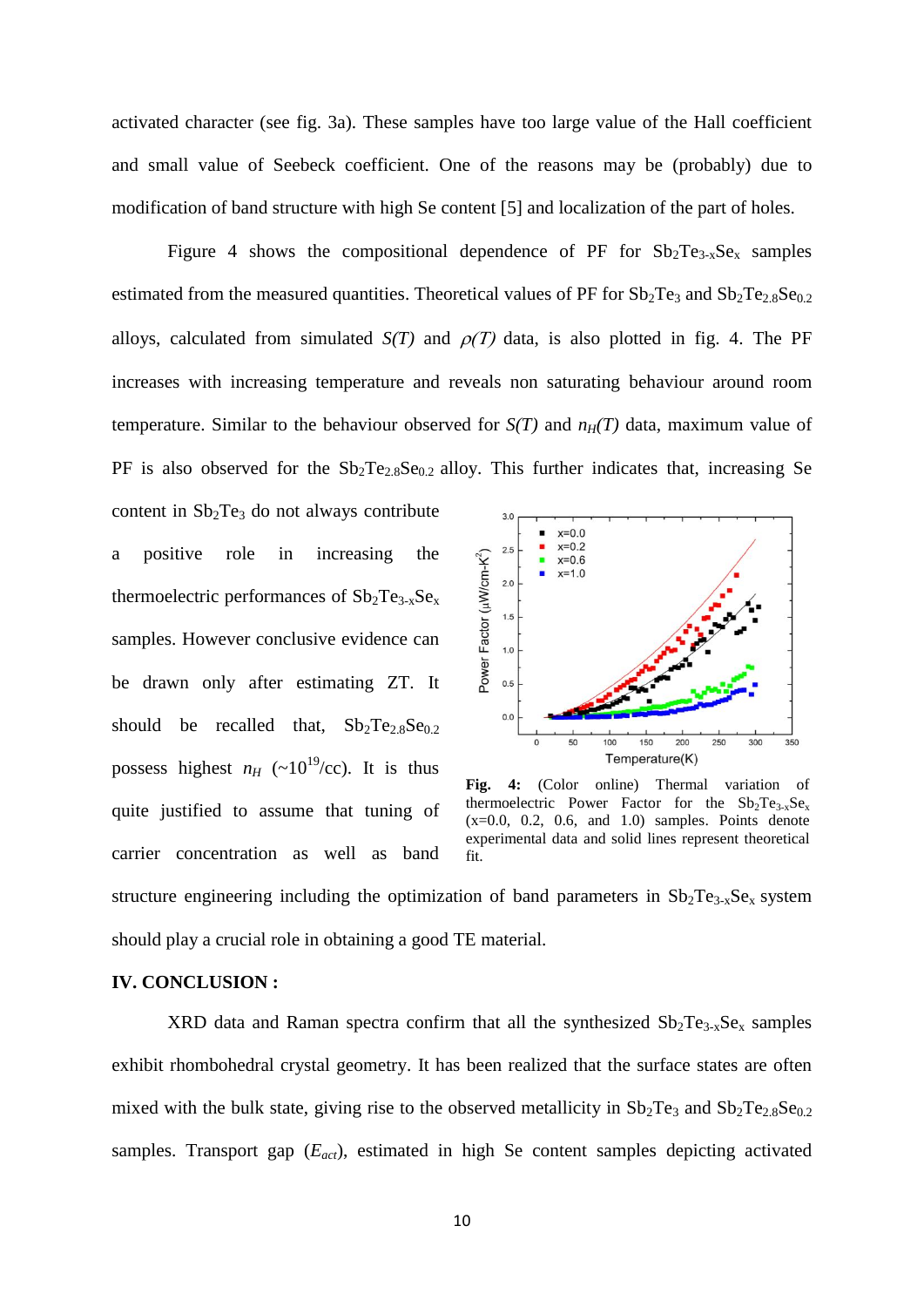behavior, is smaller than reported band gap  $(E_g)$  probably due to the presence of point defects and the tail of the density of state. Acoustic phonon scattering dominates the *S(T)* data for the synthesized host  $Sb_2Te_3$ . However, with increasing Se concentration impurity scattering gradually dominates the *S(T)* data. Theoretical calculation, based on four-band model, demonstrates that position of the second valance band as well as acceptor concentration are sensitive to Se concentration and part of holes in high Se content samples are localized.

### **ACKNOWLEDGEMENT :**

The work is supported by DST, Govt. of India-RFBR, Govt. of Russia (DST Ref. no.: INT/RUS/RFBR/P‐183, RFBR grant: IND-а 15-52-45037). The financial grant, including the fellowship of first author DD, received from UGC-DAE Consortium for Scientific Research, Kalpakkam node (Project reference no.:CSR-KN/CRS-65/2014-15/505) is also gratefully acknowledged. The authors would also like to thank DST, Govt. of India, for low temperature high-magnetic-field facilities at UGC-DAE CSR, Kolkata Centre.

## **References :**

- 1. NOLAS. G. S., SHARP. J. and GOLDSMID H. J., *Thermoelectrics: Basic Principles and New Materials Developments* (Springer, New York) 2001.
- 2. BEHNIA K., *Fundamentals of Thermoelectricity* (Oxford, United Kingdom) 2015.
- 3. DRESSELHAUS M. S., CHEN. G., TANG M. Y., YANG R., LEE H., WANG D., REN Z., FLEURIAL J. P. and GOGNA P., *Adv. Mater.,* **19** (2007) 1043.
- 4. FAN S., ZHAO J., GUO J., YAN Q., MA J., and HNG H. H., *Appl. Phys. Lett*.*,* **96**, 182104 (2010).
- 5. KULBACHINSKII V. A., DASHEVSKII Z. M., INOUE M., SASAKI M., NEGISHI H., GAO W. S., LOSTAK P., HORAK J. and VISSER A. D., *Phys. Rev., B* **52** (1995) 10915.
- 6. DAS D., MALIK K., DEB A. K., DHARA S., BANDYOPADHYAY S. and BANERJEE A., *J. Appl. Phys.,* **118** (2015) 045102.
- 7. DA SILVA L. W., KAVIANY M., UHER C., *J. Appl. Phys.* **97** (2005) 114903.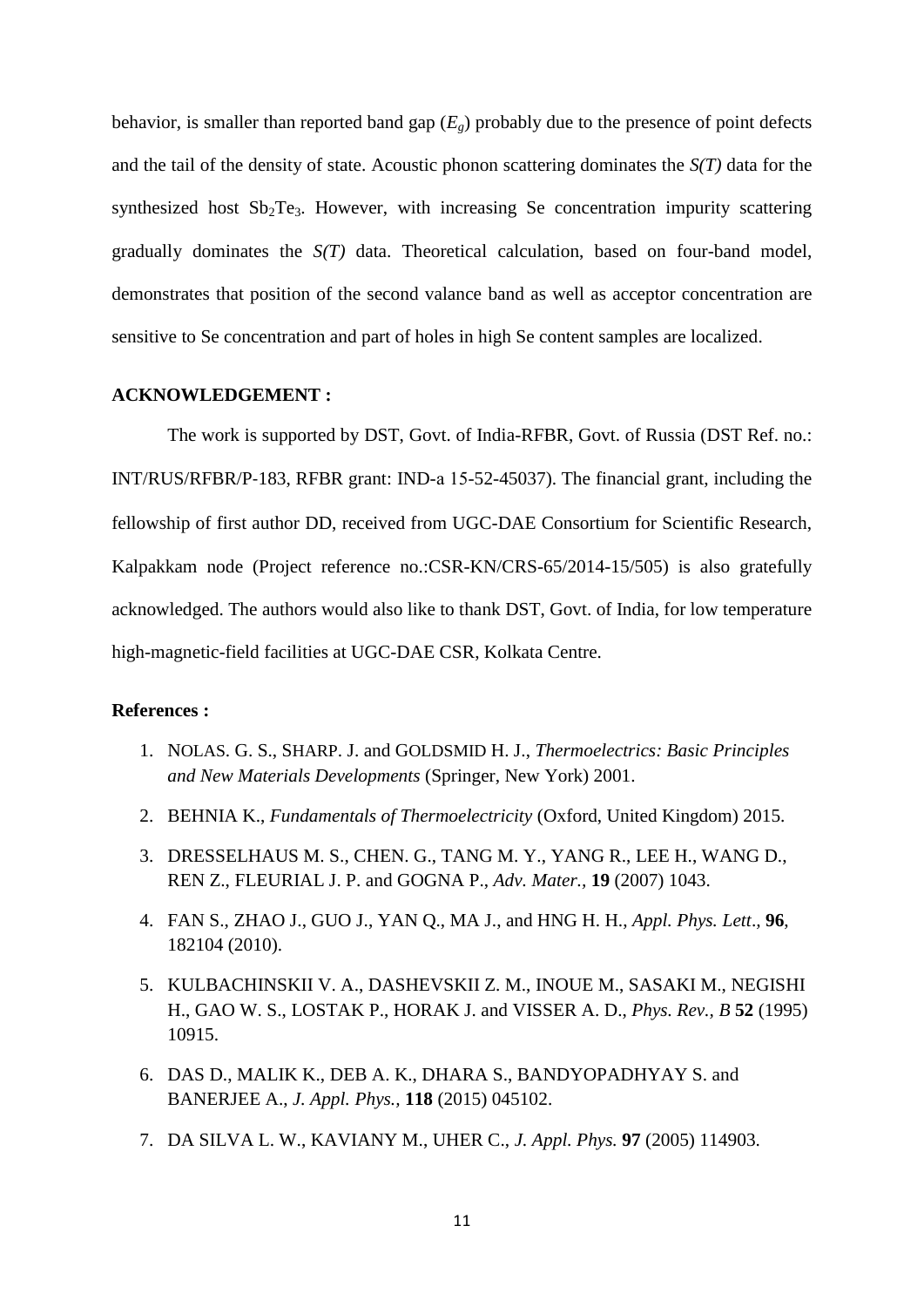- 8. DUTTA P., BHOI D., MIDYA A., KHAN N., MANDAL P., SANATHAM S. S., and GANESAN V., *Appl. Phys. Lett.,* **100** (2012) 251912.
- 9. HORAK J., KARAMAZOV S., NESLADEK P. and LOSTAK P., *J. Solid State Chem*.*,* **129** (1997) 92.
- 10. LOSTAK P., NOVOTNY R. and BENE L., *J. Crystal Growth,* **94** (1989) 656.
- 11. EL-SAYAD E. A. and SAKR G. B., *Cryst. Res. Technol.,* **40** (2005) 1139.
- 12. SONI A., YANYUAN Z., LIGEN Y., AIK M. K. K., DRESSELHAUS M. S. and XIONG Q., *Nano. Lett.,* 12 (2012) 1203.
- 13. AKRAP A., UBALDINI A., GIANNINI E. and FORRO L., *Euro Phys. Lett.,* **107** (2014) 57008.
- 14. MALIK K., DAS D., MONDAL D., CHATTOPADHYAY D., DEB A. K., BANDYOPADHYAY S. and BANERJEE A., *J. Appl. Phys.,* **112** (2012) 083706.
- 15. VANBERKUM J. G. M., SPRONG G. J. M., KEIJSER T. D., DELHEZ R. and SONNEVELD E. J., *Powder Diffr.,* **10** (1995) 129.
- 16. LUTTEROTTI L., MATTHIES S. and WENK H. R., *in Proceeding of ICOTOM14*, edited by SPUNAR J. A. (National Research Council of Canada, Ottawa, 1999), p.1599; *IUCr: Newsl.,* CPD **21** (1999) 14.
- 17. BASU R., BHATTACHARYA S., BHATT R., SING A., ASWAL D. K. and GUPTA S. K., *J. Electronic Materials,* **42** (2013) 2292.
- 18. SHAHIL K. M. F., HOSSAIN M. Z., GOYAL V. and BALANDIN A. A., *J. Appl. Phys.,* **111** (2012) 054305.
- 19. KIM Y., CHEN X., WANG Z., SHI J., MIOTKOWSKI I., CHEN Y. P., SHARMA P. A., LIMA SHARMA A. L., HEKMATY M. A., JIANG Z. and SMIRNOV D., *Appl. Phys. Lett.,* **100** (2012) 071907.
- 20. SOSSO G. C., CARAVATI S. and BERNASCONI M., *J. Phys.: Condens. Matter,* **21** (2009) 095410.
- 21. DRABBLE J. R. and GOODMAN C. H. L., *J. Phys. Chem. Solids* 5 (1958) 142.
- 22. ABRIKOSOV N. K., PORETSKAYA L. V. and IVANOVA I. P., *Zh. Neorg. Khim.,*  **4** (1959) 2525.
- 23. KARAMAZOV S., NESLADEK P., HORAK J. and M. MATYAS M., *Phys. Stat. Sol. (b)* **194** (1996) 187.
- 24. BLANK V. D., BUGA S. G., KULBACHINSKII V. A., KYTIN V. G., MEDVEDEV V. V., POPOV M. Y., STEPANOV P. and SKOK V. F., *Phys. Rev. B,* **86** (2012) 075426.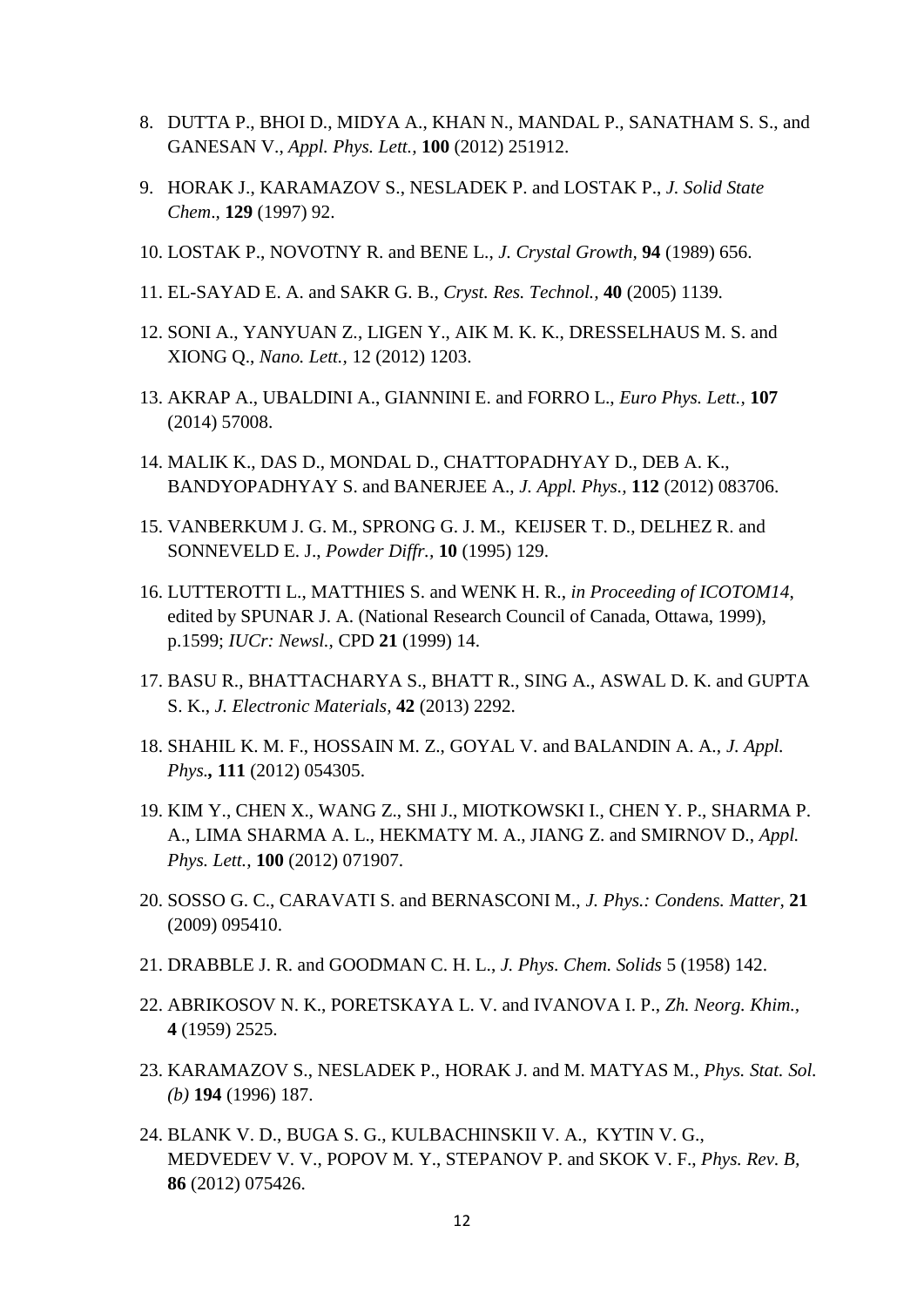- 25. KULBACHINSKII V. A., KAMINSKY A. Y. and LUNIN R. A., *Semicond. Sci. Technol.,* **17** (2002) 1133.
- 26. KULBACHINSKII V. A., KYTIN V. G., KUDRYASHOV A. A. and TARASOV P. M., J. *Solid State Chem.,* **193** (2012) 47.
- 27. SKINNER B., CHEN T. and SHKLOVSKII B. I., *Phys Rev. Lett.,* 109 (2012) 176801.
- 28. KULBACHINSKII V. A., MIURA N., NAKAGAWA H., DRASHAR C. and LOSTAK P., *J. Phys.: Condens .Matter,* **11** (1999) 5273.

**Table 1:** Rietveld refinement parameters, *viz.*, lattice parameters, unit cell volume, position coordinates, site occupancy, Debye-Waller factor  $(B_{iso})$ , reliability parameters  $[R_w(\%),$  $R_b$ (%), and  $R_{exp}$  (%)], and goodness of fit (Gof or  $\chi^2$ ) value, as obtained using MAUD software for the samples  $Sb_2Te_{3-x}Se_x$  (x=0.0, 0.2, 0.6, and 1.0). The corresponding values of the estimated errors are also provided.

| Phase                                           | $Sb_2Te_3[R3m]$                       | $Sb_2Te_{2.8}Se_{0.2}[R3m]$            | $Sb_2Te_{2.4}Se_{0.6}[R3m]$           | $Sb_2Te_2Se[R3m]$                     |
|-------------------------------------------------|---------------------------------------|----------------------------------------|---------------------------------------|---------------------------------------|
| Cell $(\AA)$                                    | a: $4.2558 (4.3 \times 10^{-5})$      | a: $4.2403$ (1.2 x 10 <sup>-4</sup> ); | a: $4.2096 (1.1 \times 10^{-4})$ ;    | a: $4.1781 (1.6 \times 10^{-4})$ ;    |
|                                                 | c: 30.3629 $(7.4 \times 10^{-4})$     | c: 30.3134 $(1.1 \times 10^{-3})$      | c: 30.1278 $(1.1 \times 10^{-3})$     | c: 29.8964 $(1.6 \times 10^{-3})$     |
| Cell volume                                     | 476.25                                | 472.02                                 | 462.36                                | 451.97                                |
| $Sb_x/Sb_v/Sb_z$                                | 0.0 / 0.0 / 0.3994<br>$(4.1x10^{-5})$ | 0.0 / 0.0 / 0.6027<br>$(6.2x10^{-5})$  | 0.0 / 0.0 / 0.3962<br>$(4.3x10^{-5})$ | 0.0 / 0.0 / 0.3943<br>$(4.7x10^{-5})$ |
| $Tel_x/Tel_y/$<br>$Te1_z$                       | $0.0/0.0/$<br>$0.7874(2.4x10^{-5})$   | $0.0/0.0/$<br>$0.7879(4.0x10^{-5})$    | 0.0 / 0.0/<br>$0.7867(2.9x10^{-5})$   | 0.0 / 0.0/<br>$0.7860(3.5x10^{-5})$   |
| $\text{Sel}_x / \text{Sel}_y$<br>$\text{Sel}_z$ |                                       | Te2/ Se1: 0.0/ 0.0/ 0.0                | Te2/ Se1: 0.0/ 0.0/ 0.0               | 0.0/0.0/0.0                           |
| $B_{isoSb/Te1/Se1}$                             | Sb: 2.619 (0.026)                     | Sb: 1.1917 (0.021)                     | Sb: 1.8722 (0.020)                    | Sb: 1.544 (0.024)                     |
|                                                 | Te1: 1.522 (0.032)                    | Te1: 1. 1917 (equal),                  | Te1: 1.8722 (equal),                  | Te1: 1.544 (equal),                   |
|                                                 | Te2: 0.147 (0.029)                    | Te2/Se1: 1.1917<br>(equal)             | Te2/Se1: 1.8722<br>(equal)            | Se1: 1.544 (equal)                    |
| $R_{w}$ (%)                                     | 3.941                                 | 5.967                                  | 5.171                                 | 4.814                                 |
| $R_b$ (%)                                       | 3.091                                 | 4.617                                  | 4.089                                 | 3.819                                 |
| $R_{exp}$ (%)                                   | 2.104                                 | 4.602                                  | 4.115                                 | 3.886                                 |
| Gof or $\chi^2$                                 | 1.873                                 | 1.296                                  | 1.257                                 | 1.239                                 |